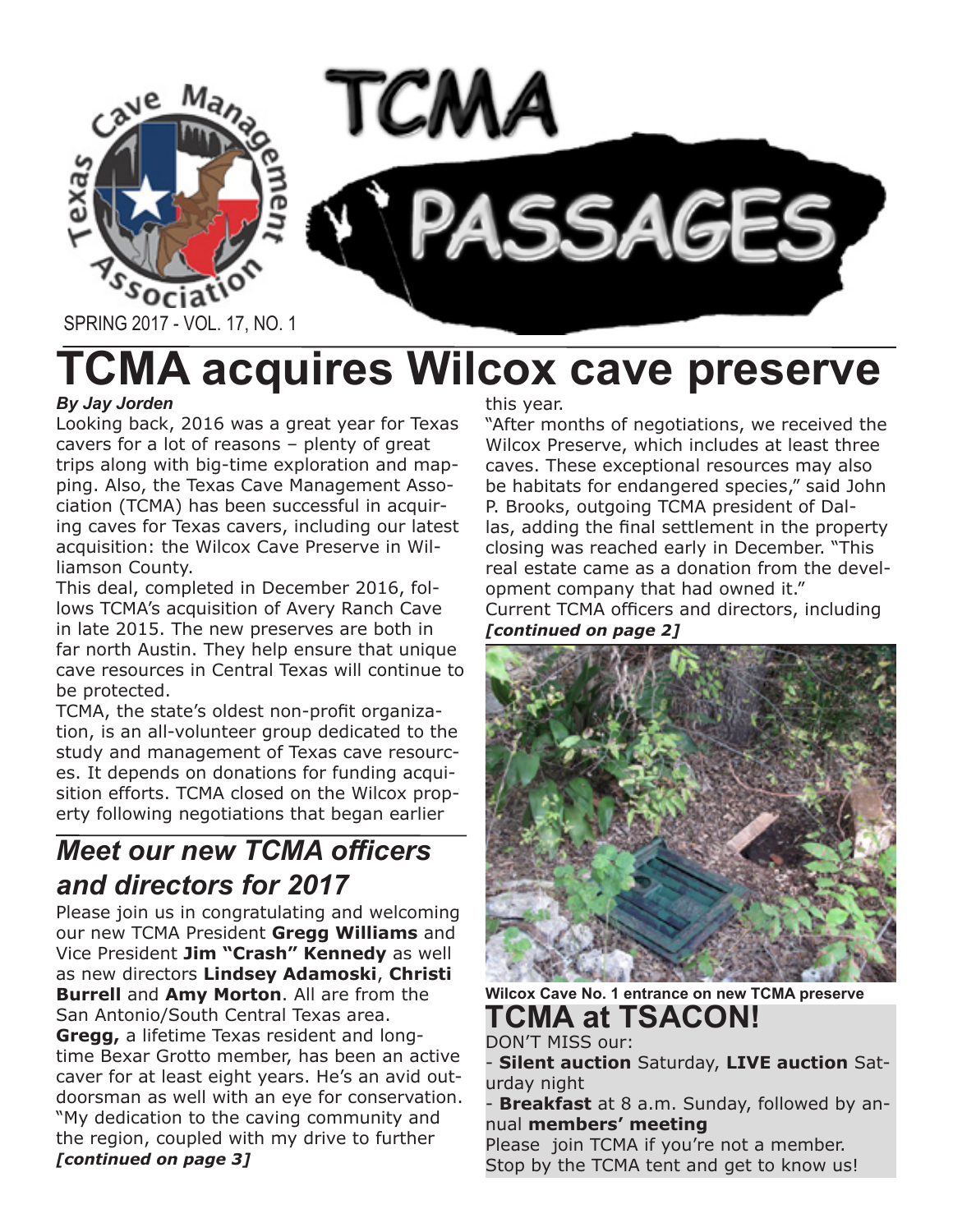# **Wilcox cave preserve acquired by TCMA**

#### *[continued from page 1]*

new President Gregg Williams of San Antonio, are working to develop a management plan for the property.

Covering more than four acres in the North Austin suburb of Cedar Park, the cave preserve was once part of a large ranch that had been subdivided over the last 40 or more years. Until two years ago, the property served as the headquarters of the Texas Cave Conservancy (TCC), another cave-focused conservation organization which has since been dissolved. Known as the Wilcox tract, the new site was originally developed by Mrs. Bertha Wilcox in the 1970s and later acquired by Fox River Austin Properties LP for use in endangered species mitigation. Fox River worked with the TCC from 2003 to 2014 to protect and preserve the caves on the property. The TCC consulted with U.S. Fish & Wildlife Service (USFWS) in conservation activities, including the protection of caves on the property and performing fire ant removal to ensure the endangered species' viability. This spring, Fox River approached the TCMA with a proposal to donate the property. Shout-outs for amazing work

The TCMA gratefully acknowledges the efforts of Drew Thompson and Rich Zarria, who were instrumental in the Wilcox acquisition. They represented TCMA at a conference of conservancies and land trusts and worked behind the scenes to make the deal possible. The TCMA



**Acquisitions** Committee has also been of tremendous help. Additionally,

John Brooks (left), outgoing president <sup>TCMA</sup> would and Gregg Williams, incoming leader like to thank

Austin Realtor Bradley Pounds, who assisted with preparing contracts on a pro bono basis. He has been a great friend of the TCMA and an excellent resource in dealing with the recent acquisition efforts.

These efforts also included acquiring Avery Ranch Cave in far North Austin. Discovered in 2001 by contractors excavating a sewer line with a rock trencher at a housing subdivision, the cave had no existing entrance and was in pristine condition when cavers entered it for



**Avery Ranch Cave**

the first time. Avery Ranch Cave was originally acquired by the TCC, which worked with landowners, state regulators and the USFWS to gate the entrance and protect the resource. The preserve was also fenced to manage access. Annually, the cave was opened to the public for "Cave Day," which proved very popular.

Hundreds of residents in surrounding neighbor-



hoods have visited the cave over the years. TCMA plans to continue and accelerate thiscommunity outreach. Founded in 1986 as a 501(c)3 organization, TCMA was the first organization in Texas

Cave Day at Avery Ranch dedicated to the preser-

vation of caves and our underground resources. TCMA owns nine cave preserves across Central and Southwest Texas, including Robber Baron Cave in San Antonio; Ezells Cave, San Marcos; and the Deep and Punkin Cave Preserve, Edwards County.

TCMA is one of 34 land trusts in Texas directly involved in protecting land for its natural, recreational, scenic, historical, or productive value. Statewide, TCMA is affiliated with the Texas Land Trust Council, Texas Speleological Association, and Texas Speleological Survey. Nationally, TCMA is affiliated with the Land Trust Alliance, National Speleological Society and Bat Conservation International.

## *TCMA Passages* **Page 2**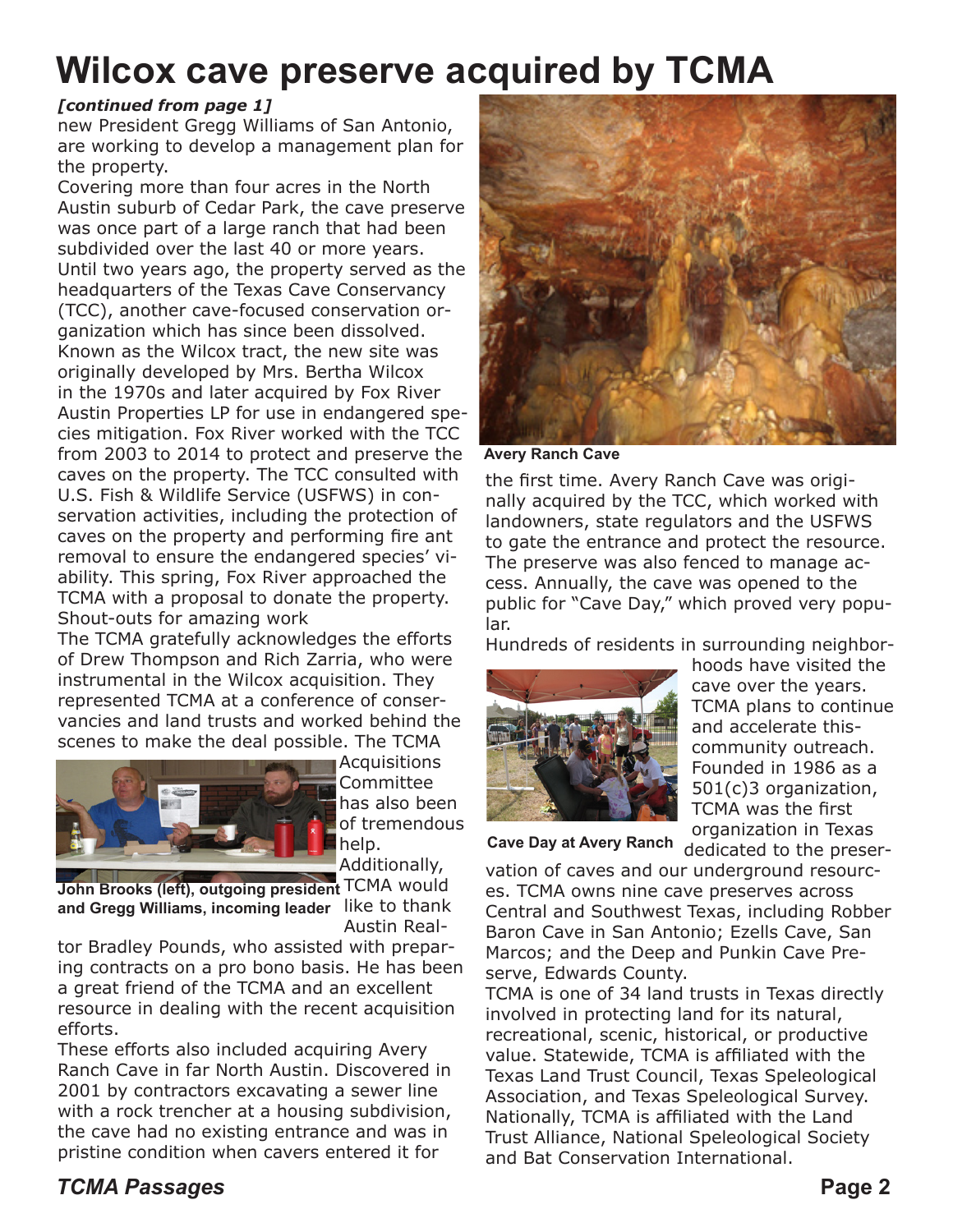# *Meet our new TCMA officers and directors*

### *[continued from page 1]*

the caving community and its relations with landowners and the general public, means I



will do the best job possible representing the TCMA in all aspects," Gregg said. "I feel grateful to be part of such a diverse and talented caving community."

Gregg succeeds John Brooks in the president's role and is very keen to accelerate TC-MA's cave acquisition program along with

**Gregg Williams**

promoting effective landowner relations and developing projects at TCMA's nine preserves, helping each them reach their fullest potential. **Jim** succeeds Gregg as vice president – and is also a director. Additionally, Jim is the TCMA Preserve Committee chair, with emphasis on assisting the many preserve managers, improving our standards, and developing management plans for our properties.

A cave biologist who spent 18 years working for Bat Conservation International, Jim founded Kennedy Above/Under Ground LLC in 2013, engaged in karst and bat management. He is a past TSA president and a Texas Speleological Survey board member.

Jim is deeply interested in cave conservation and management on a global scale, having chaired the steering committee for the biennial National Cave and Karst Management Symposium, representing the National Speleological Society. Jim coordinates and participates in digging, survey, and exploration projects all across Texas and Mexico. A Fellow and Life

Member of the NSS, Jim spent four years on the instructional staff of the National Cave Rescue Commission.

**Joe Ranzau** of Boerne remains our treasurer as well as a director. **Jay Jorden** of Celina is secretary.



**Lindsey, a very active** 

Bexar Grotto member **Lindsey Adamoski**and a member of TCMA since 2015, won the Texas Speleological Association's Chuck *[continued on page 4]*

## **Texas Cave Management Association - a 501(c)3 nonprofit since 1986**

## **Visit us online! http://www.tcmacaves.org/**

| <b>Passages contributions:</b>                       | <b>Officers</b>                  | Communications - Jay Jorden         |
|------------------------------------------------------|----------------------------------|-------------------------------------|
| jjorden@gmail.com                                    | <b>Gregg Williams, president</b> | Database - Denise Prendergast       |
| rdmilhollin@yahoo.com                                | Jim Kennedy, vice president      | Finance - Joe Ranzau                |
| <b>Membership information</b>                        | Jay Jorden, secretary            | Fundraising - Pam Campbell          |
| <b>Membership Fees:</b>                              | Joe Ranzau, treasurer            | Insurance - Joe Ranzau              |
|                                                      | <b>Directors</b>                 | Membership - Bennett Lee            |
| <b>Regular - \$15.00</b>                             | Lindsey Adamoski                 | Nominations - Galen Falgout         |
| <b>Associate (Students under 21)</b> Christi Burrell |                                  | Preserves Management - Jim Kennedy  |
| $-$ \$10.00                                          | Pam Campbell                     | <b>Preserve Managers</b>            |
| Institutional (Non-profit) -                         | <b>Michael Cicherski</b>         | Deep and Punkin - Don Arburn        |
| \$50.00                                              | Galen Falgout                    | Ezells Cave - Michael Cicherski     |
|                                                      | Lee Jay Graves                   | Godwin Ranch - Andrea Croskey       |
| <b>Corporate - \$100.00</b>                          | Jay Jorden                       | Lost Oasis - Drew Thompson          |
| Life (Regular Rate) - \$500.00                       | Jim "Crash" Kennedy              | Robber Baron - Joe Mitchell         |
|                                                      | Amy Morton                       | Rolling Oaks - Bennett Lee          |
| Joining is easy! Go online at                        | Denise Prendergast               | UT Lands (Amazing Maze, O-9 Well) - |
| www.tcmacaves.org - or send a                        | Joe Ranzau                       | <b>Ben Hutchins</b>                 |
| check to:                                            | Drew Thompson                    | Avery Ranch - Matt Turner           |
| <b>Texas Cave Management</b>                         | <b>Gregg Williams</b>            | <b>Whirlpool - Rich Zarria</b>      |
| <b>Association Inc.</b>                              | <b>Committee Chairs</b>          | TCMA: http://www.tcmacaves.org/     |
|                                                      | <b>Acquisitions - Allan Cobb</b> | Bennett Lee, webmaster              |
| <b>PO Box 7427</b>                                   | Archives - Denise Prendergast    | Passages editor - Jay Jorden        |
| <b>Austin, TX 78713</b>                              | <b>Budget - Ron Ralph</b>        | Associate editor - R.D. Milhollin   |

*TCMA Passages* **Page 3**